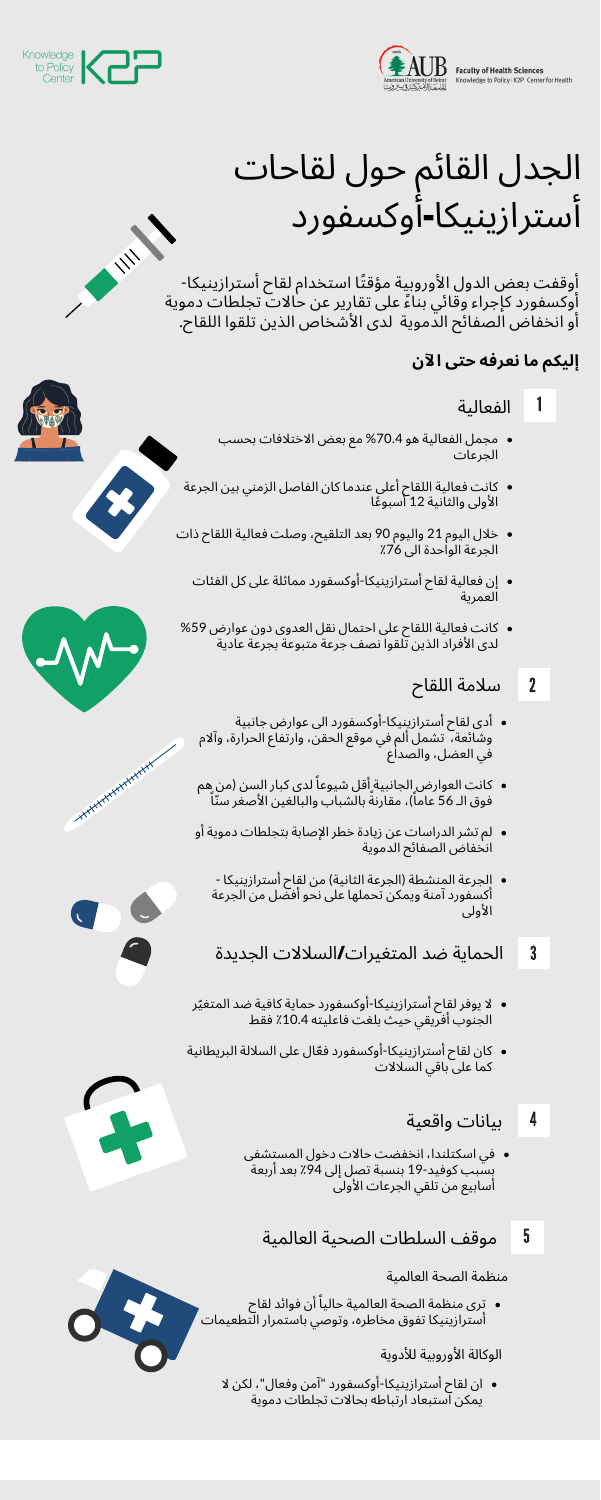



**Faculty of Health Sciences** Knowledge to Policy | K2P | Center for Health

**CONTRACTOR** 

## **THE ASTRAZENECA-OXFORD VACCINE CONTROVERSY**

Some European countries have temporarily suspended the use of the AstraZeneca-Oxford COVID-19 vaccine as a precautionary measure based on reports of thrombosis or low platelets in persons who had received the vaccine.

#### **Here's what we know so far**

#### 1 **E F F I C A C Y**

- The overall efficacy is 70.4% with variations according to vaccine dosing
- Efficacy was higher when the time interval between the first and second dose was  $\geq 12$  weeks
- Single-dose vaccine efficacy 21-90 days after vaccination was 76%
- Efficacy of the AstraZeneca-Oxford vaccine was similar across all age groups
- Efficacy against asymptomatic transmission was 59% in individuals who received a half dose followed by a standard dose

#### 2 **S A F E T Y**

#### 3 **P R O T E C T I O N A G A I N S T E M E R G I N G V A R I A N T S**

At this time, WHO considers that the benefits of the AstraZeneca vaccine outweigh its risks and recommends that vaccinations continue

## EUROPEAN MEDICINES AGENCY

• In Scotland, risk of hospital admission for COVID-19 decreased by up to 94% four weeks after the first doses were administered

- Vaccine had a good safety profile with common reported reactions including injection-site pain, feeling feverish, muscle aches, headaches
- Reactions were less common in older adults (aged  $\geqslant$  56 years) than younger adults
- Studies did not report an increased risk of thrombosis or low platelets
- Booster dose (second dose) of AstraZeneca-







**HARALANA ARANALIST AND REAL PROPERTY** 

Oxford vaccine is safe and better tolerated than the first dose

#### 5 **P O S I T I O N O F I N T E R N A T I O N A L H E A L T H A U T H O R I T I E S**

## WORLD HEALTH ORGANIZATION

- The AstraZeneca-Oxford vaccine does not provide adequate protection against the South African variant with an efficacy of only 10.4%
- The AstraZeneca-Oxford vaccine was as effective on the UK variant as it is on non-UK variants

AstraZeneca coronavirus vaccine is 'safe and effective,' but a link to blood clots cannot be ruled out





## 4 **R E A L L I F E D A T E**